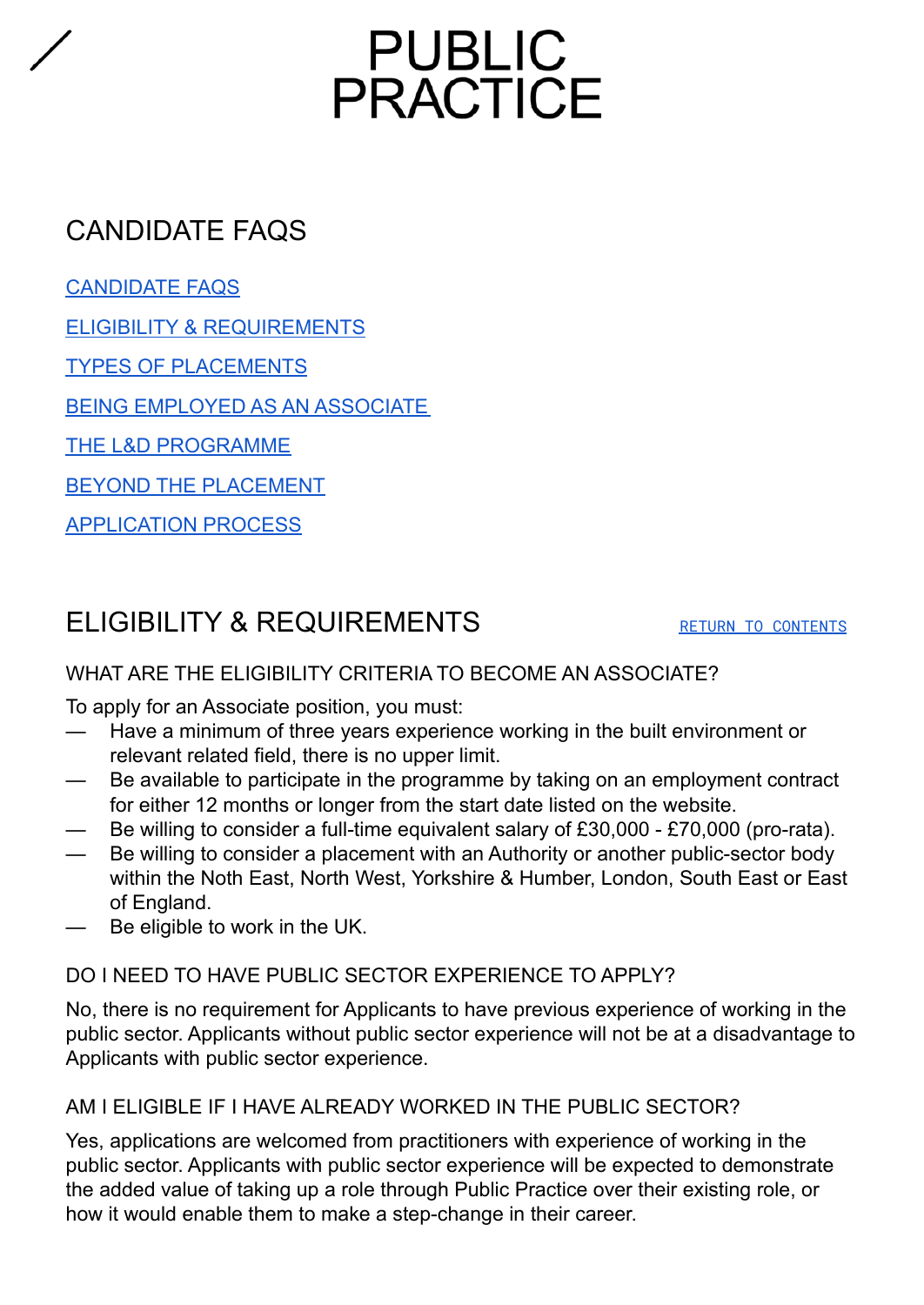### DO I NEED A PROFESSIONAL QUALIFICATION OR ACCREDITATION TO APPLY?

No, there are no requirements around professional qualifications or accreditations to apply for the programme. You must simply have a minimum of three years of relevant work experience. A small number of placements may require Associates to have a professional qualification or accreditation, however, this is the exception, not the norm.

### DO I NEED TO BE IN CURRENT EMPLOYMENT TO APPLY?

Applicants do not need to be employed to apply for or take up Associate positions. We welcome applications from Applicants who are self-employed, have taken a career break, are currently unemployed or currently in employment. Your employment status will not affect how your application is assessed, but you will be expected to take up employment with your host Authority should you be offered an Associate position.

### WHAT IF I NEED A VISA TO REMAIN AND WORK IN THE UK?

Public Practice and the public organisations who host are not able to assist with any visa applications and do not hold sponsorship licence. If you are not eligible to live and work in the UK for a minimum period of 12 months from the start date of the programme, we cannot accept your application at this time. If selected to the Placement Workshops - a valid passport and/or confirmed work visa must be presented to Public Practice when you confirm your attendance. Candidates who do not hold a confirmed visa, cannot attend Placement Workshops.

# <span id="page-1-0"></span>TYPES OF PLACEMENTS THE RETURN TO [CONTENTS](#page-0-2)

### WHAT TYPES OF ROLES ARE ASSOCIATES PLACED IN?

We offer roles that go beyond standard job descriptions. They might range from starting up a housebuilding programme to trialling co-design with tenants; from reshaping the masterplan for a garden town to rethinking an Authority's approach to small sites; or from transforming last-mile logistics to helping high streets adapt post-Covid. For further information on the types of placement roles that we offer in, see the ["Roles"](https://www.publicpractice.org.uk/associates/roles) page on our website.

### WHO MIGHT I BE WORKING FOR AS AN ASSOCIATE?

Public Practice places Associates in public organisations: local or city government, combined authorities, development corporations, publicly-led delivery vehicles, or groups of more than one Authority sharing a role. Currently, Public Practice places Associates in public organisations in the South East and Northern regions of England. Take a look at the ["Members"](https://www.publicpractice.org.uk/authorities/members) page on our website to see who has hosted a placement to date.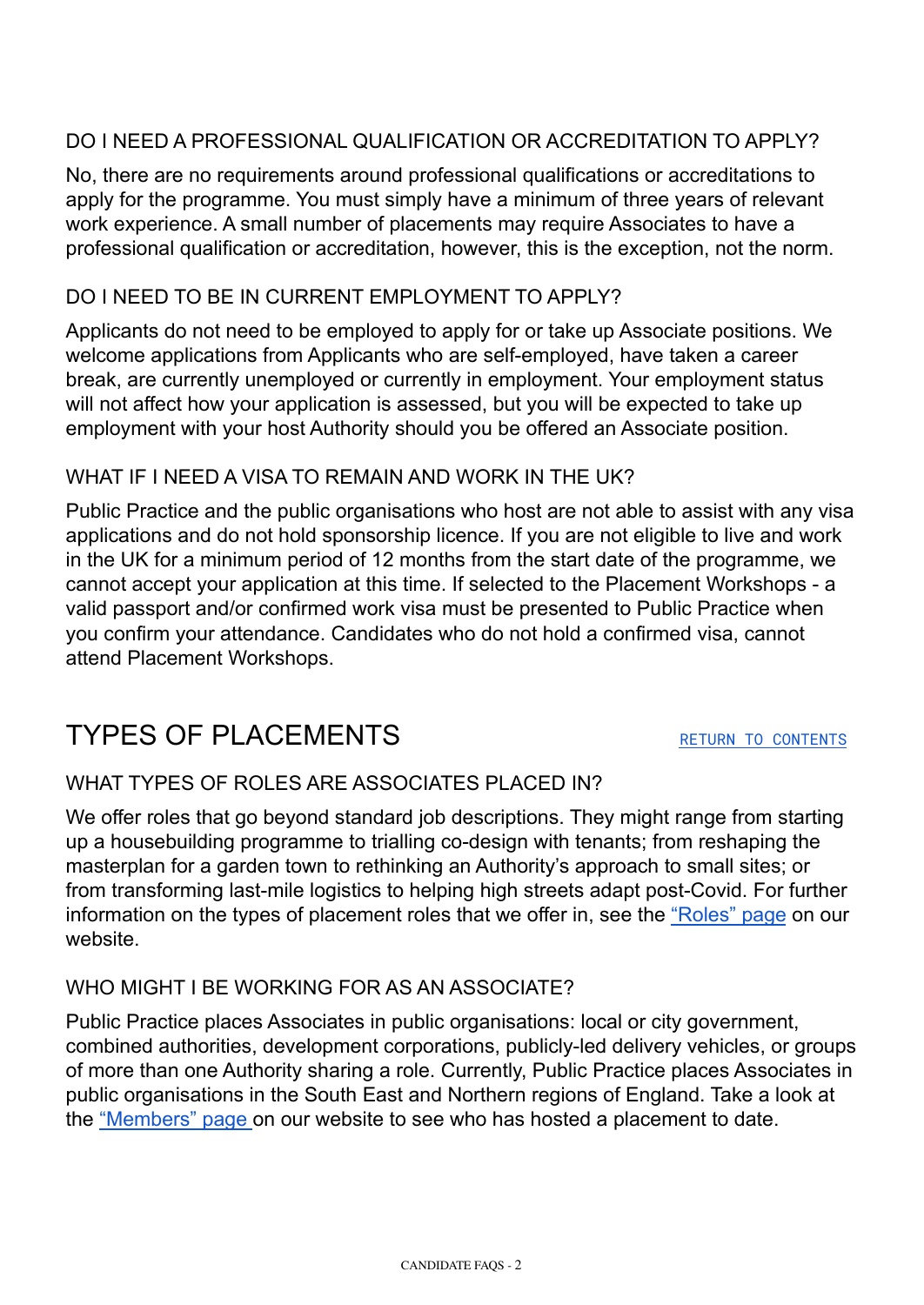### ARE ALL THE PLACEMENTS HOSTED WITHIN PLANNING DEPARTMENTS?

No, our placements range across and between multiple departments, from Planning to Housing, to Regeneration and Economic development, and Assets.

## <span id="page-2-0"></span>BEING EMPLOYED AS AN ASSOCIATE RETURN TO [CONTENTS](#page-0-2)

### HOW ARE ASSOCIATES EMPLOYED?

Associates are employed either directly by their host Authority on fixed-term contracts, or permanent contracts.

### HOW DOES BEING AN ASSOCIATE WORK WITH EXISTING EMPLOYMENT?

To take up a placement, you will either negotiate a secondment with your current employer, take a sabbatical or leave your current job. The large majority of Associates leave their current jobs to become Public Practice Associates.

### CAN I START THE PLACEMENT LATE?

All Associates are expected to start their placements at either the beginning of April or October, depending on which season they applied. For those candidates who have long notice periods, some placements may start a little later than others in their cohort, but this is the exception, not the norm.

### IS IT POSSIBLE TO JOIN THE PROGRAMME ON A PART-TIME BASIS?

Yes, a number of our Associates teach, run their own companies or pursue other projects or courses alongside becoming a Public Practice Associate. However, any part-time placements do require a minimum placement commitment of 3 days per week. Applicants will have the opportunity to state their preference for part-time or full-time working arrangements as part of our recruitment process. This preference will inform matching to placements.

### ARE FLEXIBLE WORKING ARRANGEMENTS AVAILABLE?

Whether an Associate is able to work on a compressed hours contract or have flexible working arrangements is wholly up to the public organisation they are matched with. Flexible working arrangements should be discussed directly with the Authority once a match has been made.

### WILL I NEED TO RELOCATE TO TAKE UP A PLACEMENT?

Commute times are taken into consideration when matching Associates to placements, and Public Practice endeavours to offer Associates placements within reasonable commutes from their homes. Applicants have the opportunity to state whether they are willing to consider relocating to take up a placement during the application process. Willingness to relocate will inform matching to placements.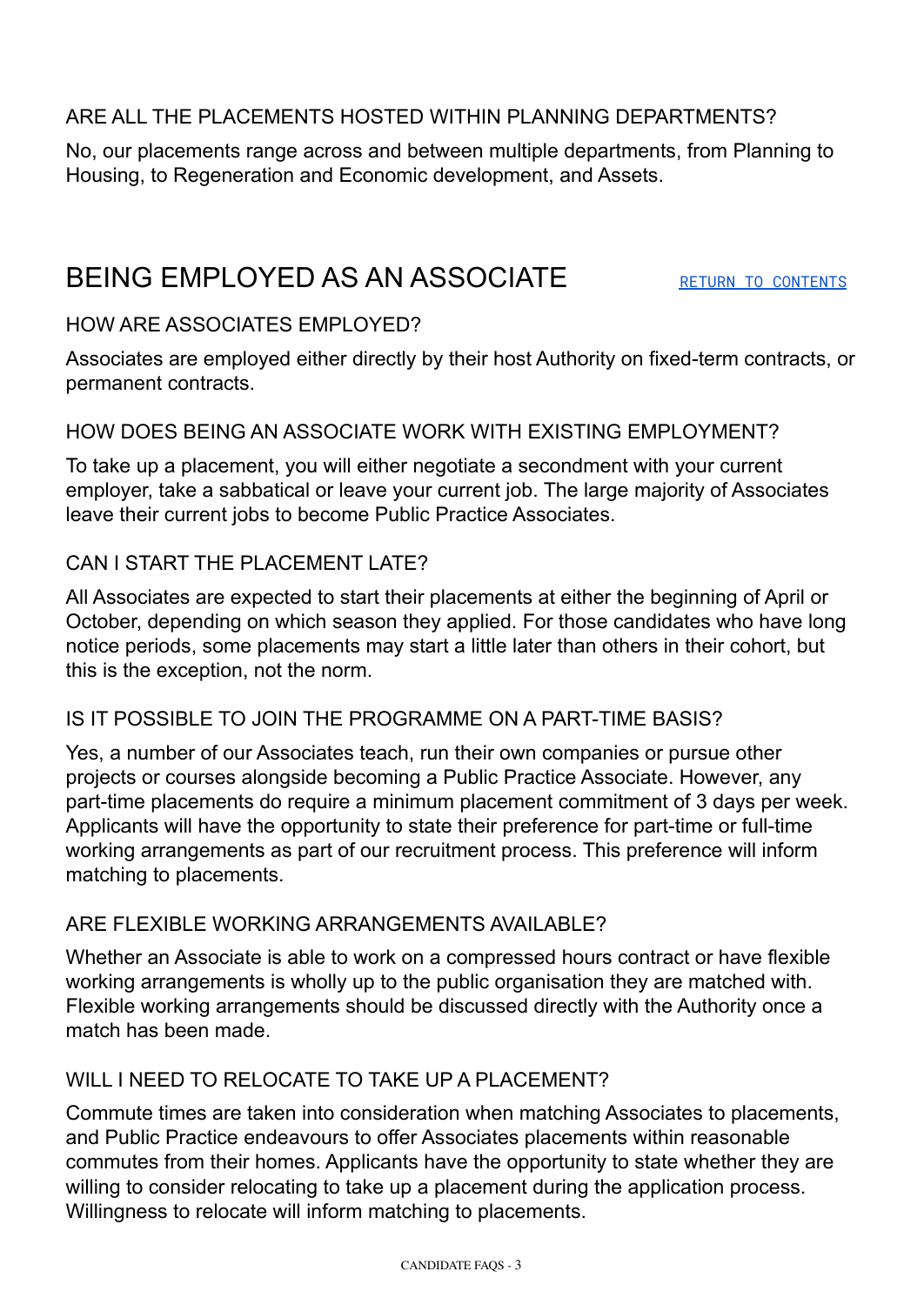### WHAT HAPPENS IF MY PERSONAL CIRCUMSTANCES CHANGE WHEN IN PI ACFMENT?

Throughout the programme, you will be directly employed by your host Authority, or by your current employer through a secondment agreement. You will be entitled to all statutory rights afforded to employees. If your personal circumstances change, such as becoming ill or having a child, you will be entitled to all benefits set out by your statutory rights as an employee, for example, sick leave or maternity/paternity pay.

# <span id="page-3-0"></span>THE L&D PROGRAMME

### WHAT IS THE STRUCTURE OF THE L&D PROGRAMME?

By becoming a Public Practice Associate you will benefit from participating in a learning and development course. Up to 10% of your working time within your placement is designated for attending this programme.

### WHAT ARE THE EXPECTED OUTPUTS WHILST ON THE PROGRAMME?

We ask for Associates to attend all course days and submit a impact and feedback reports during the 12-month programme. This includes reporting at the end of the programme on a summary of what you have been doing in your placement.

### WILL LBE EXPECTED TO DO THE ANY WORK IN MY OWN TIME?

Though we endeavour to limit the amount of an Associates own time spent on the programme, you may have to prepare before a session and/or collate information to support one of your Public Practice placement story submissions.

### AM I REQUIRED TO ATTEND THE L&D PROGRAMME?

<span id="page-3-1"></span>Yes, all Associates are expected to attend 80% of the L&D days as a minimum. Minimum L&D attendance rates are proportionate to the number of days you are working with your Authority. Failure to meet the minimum attendance rate may result in the termination of your position as an Associate.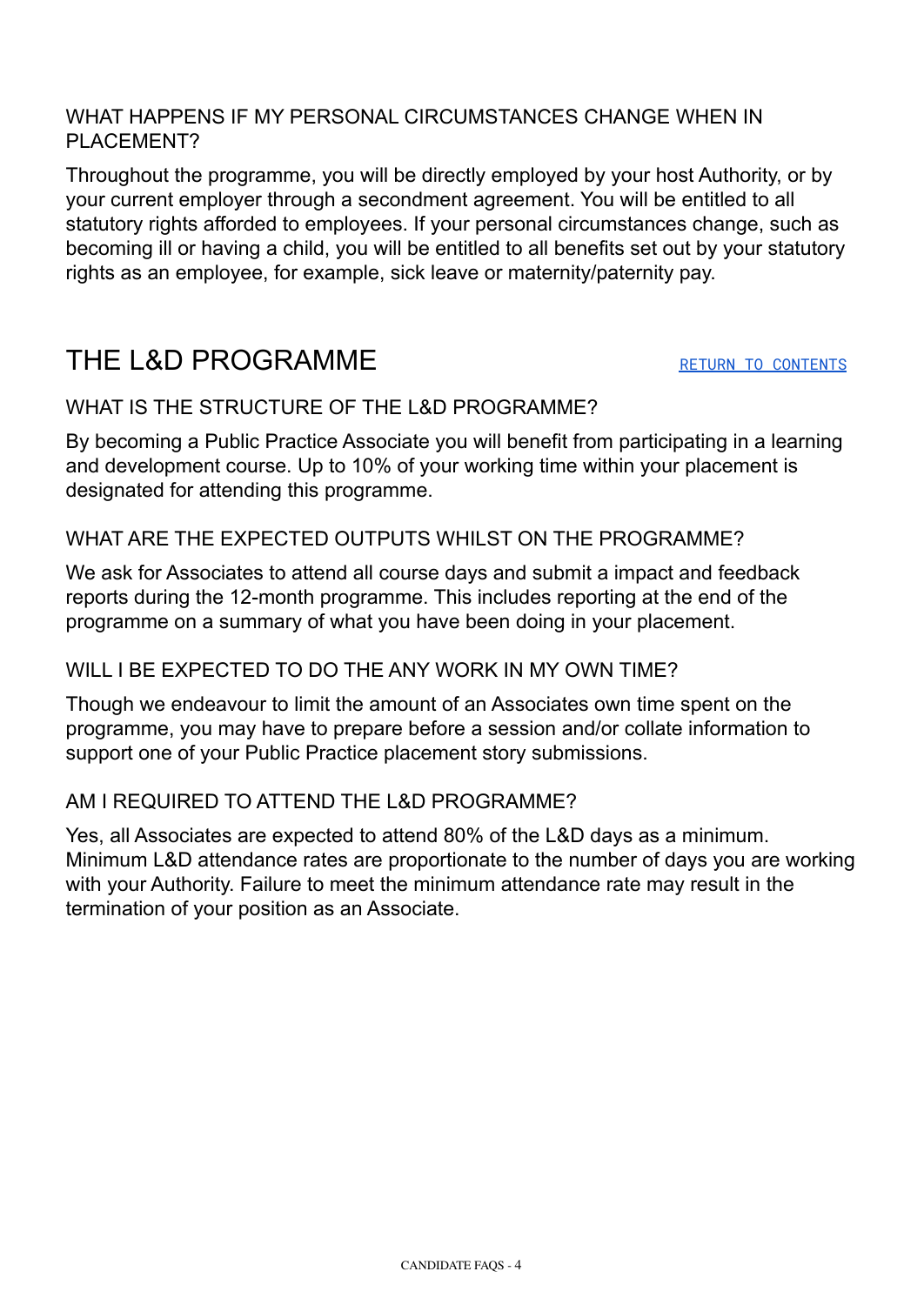# BEYOND THE PLACEMENT **RETURN TO [CONTENTS](#page-0-2)**

### WILL I BE EMPLOYED BY MY HOST AUTHORITY AFTER THE PLACEMENT ENDS?

The decision to employ Associates beyond the duration of the programme is made by the host Authority alone and is subject to their own internal HR policies. Public Practice offers employment support to all Associates towards the end of the programme but cannot guarantee that all Associates will be offered employment with their host Authorities beyond the placement.

### WILL LBE ABLE TO EXTEND MY PLACEMENT?

Many host Authorities and Associates extend their employment contract beyond the initial period of the placement. This is something that is negotiated directly between the Authority and Associate directly.

### WILL I STAY CONNECTED WITH PUBLIC PRACTICE AFTER THE PROGRAMME ENDS?

At the end of the 12-month programme, you will join our Alumni network. We encourage Alumni to remain active by attending our ongoing networking events and contribute to supporting our advocacy opportunities.

# <span id="page-4-0"></span>APPLICATION PROCESS RETURN TO [CONTENTS](#page-0-2)

### CAN I SUBMIT MY INITIAL (ONLINE) APPLICATION IN AN ALTERNATIVE FORMAT?

If, for accessibility reasons, you are unable to submit the initial application using the online form, we are happy for you to submit your application in an alternative format. Please email [info@publicpractice.org.uk](mailto:info@publicpractice.org.uk) or call 020 3858 7447 to discuss your requirements.

### WHAT DO YOU MEAN BY CURRENT AND MINIMUM SALARY?

We ask for you to provide both your current salary (annual gross, full-time equivalent) and the minimum salary (annual gross, full-time equivalent) you will be willing to consider from your placement as we appreciate these figures may differ. This information helps us to better understand your situation and assists with shortlisting. At matching stage, we will not consider candidates for any roles that are below their minimum salary requirement. When considering minimum salary requirement, it is also worth remembering that local authority holiday and pension provisions could be more generous than at your current employer.